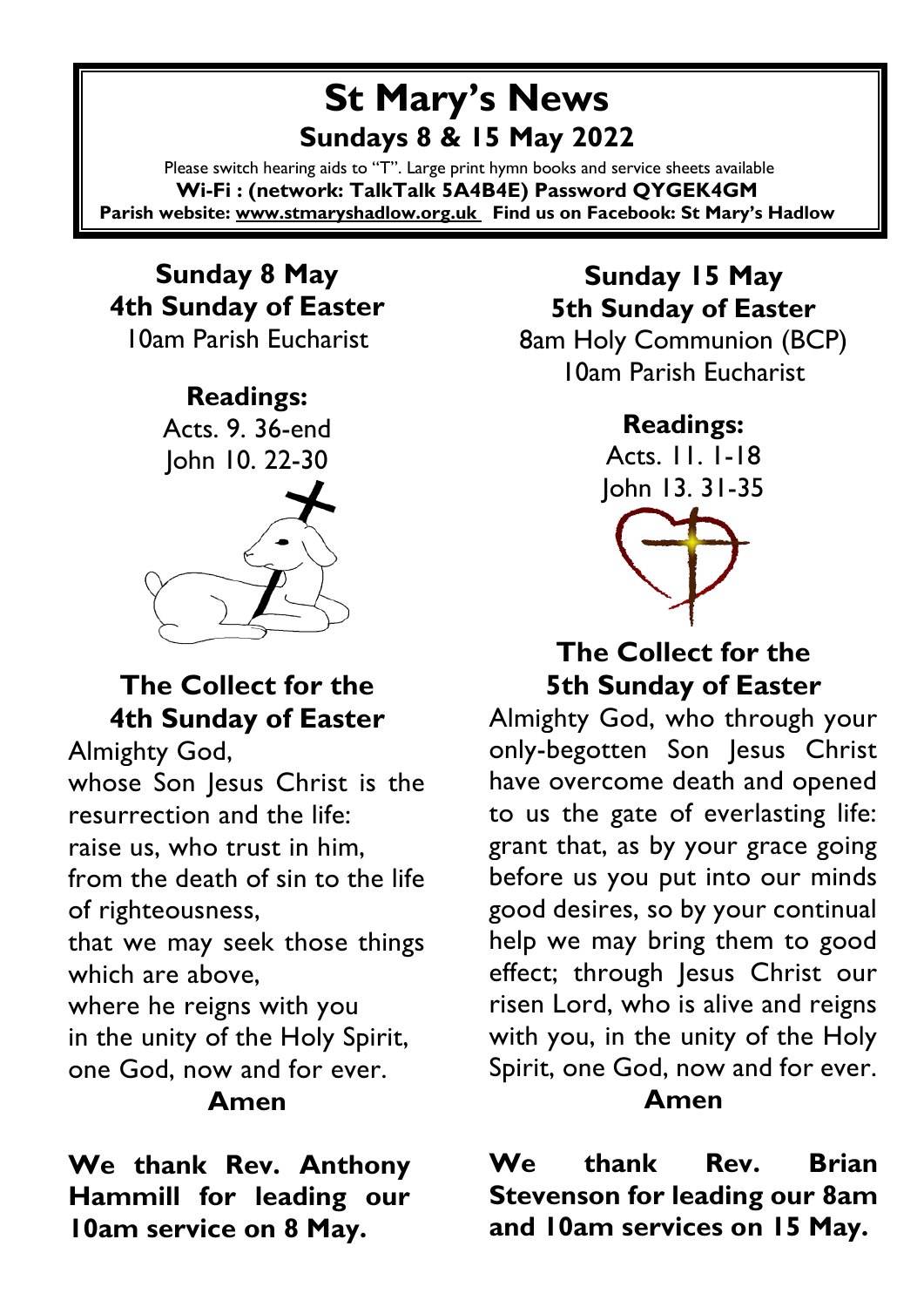**Prayers for the Week beginning 8 May**

We pray today for all who live in Twyford Road and Tainter Road.

**We pray for those who have recently died** Rodney Mannell

**At the anniversary of his death this week we pray for:** Christopher Taylor

#### **And from our Book of Remembrance, we pray for**

Anthony David Gibbs  $(10<sup>th</sup>)$ John Simison  $(12<sup>th</sup>)$ Les Fuller  $(13<sup>th</sup>)$ Mandy Allott (14<sup>th</sup>)

**The Week beginning 8 May at a glance**

**Monday**

#### **Tuesday** 5.30pm Yoga

#### **Wednesday**

9.30am Holy Communion 10.30am Coffee Pots & Tiny Tots 1pm Café Plus 7.30pm Bell ringing practice

> **Thursday** 7.30pm Compline

**Friday** 7.15pm Choir Practice

#### **Saturday**

#### **Prayers for the Week beginning 15 May**

We pray today for all who live and work in Hope Avenue and The Paddock.

**We pray for those who have recently died** Rodney Mannell

#### **And from our Book of Remembrance we pray for**

Eileen Prosser (15<sup>th</sup>) George Daniels (21<sup>st</sup>) Norman Bubb  $(21<sup>st</sup>)$ 

## **The Week beginning 15 May at a glance**

#### **Monday**

#### **Tuesday**

12 noon Funeral: Clifford Baulf 5.30pm Yoga

#### **Wednesday**

9.30am Holy Communion 10.30am Coffee Pots & Tiny Tots 7.30pm Bell ringing practice

> **Thursday** 7.30pm Compline 10am–12 Food Bank

#### **Friday** 10.30am Seniors' Coffee Morning 7.15pm Choir Practice

#### **Saturday**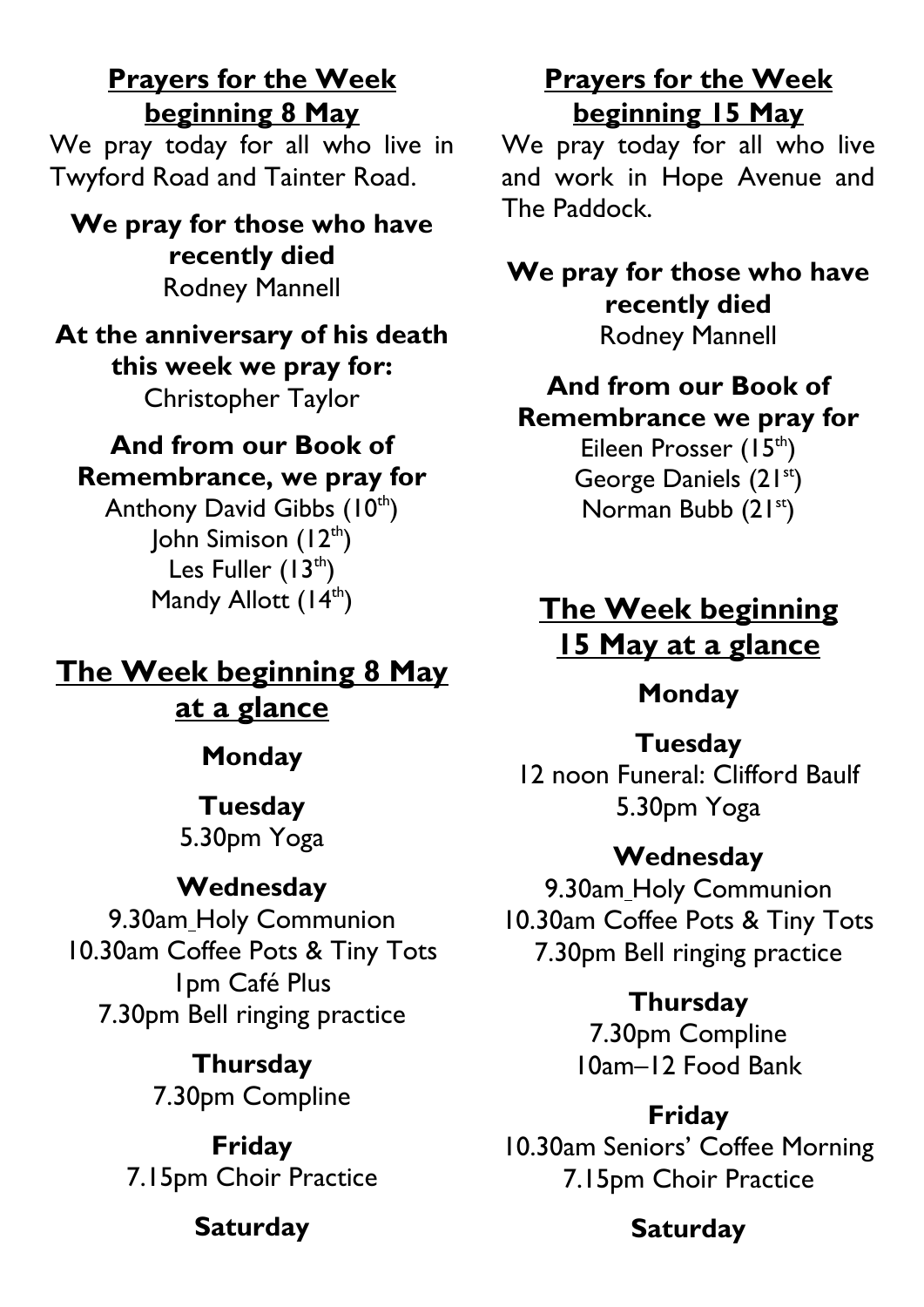# **Coffee After Church**

**Visitors are warmly welcomed; please join us for refreshments after today's 10am service.**



# **For Children and Young People**

Activity Bags for younger children are in baskets in the children's corner near the side entrance to church. Also books, crayons etc.



## **Sunday Club: JAM (Jesus and Me)**

Every week in term-time during the 10am service. Suitable for ages up to 11 years.

*All visitors' children are very welcome*

\*\*\*\*\*\*\*\*\*\*\*\*\*\*\*\*\*\*\*\*\*\*\*\*\*\*\*\*\*\*\*\*

# **Bacchus Wind Orchestra CONCERT**

Sunday 22 May at 3pm With interval tea and cakes! Free Admission, donations in aid of St. Mary's and band funds.



## **PROM & PIMMS**

Friday 3 June at 7pm in St Mary's Start the Platinum Iubilee celebrations with a musical treat! Come along for a summer evening of great music with some wellknown Proms favourites to sing along to. Interval Pimms. Free entry but retiring collection. Bring a flag to wave.

# **Interregnum Update**

Our search for a new vicar is progressing. The Parish Profile is now complete – a big thank you to the team that pulled it together. The advertisement was expected to be published on 9 May on the Diocesan website and on the Church of England's Pathways recruitment site. The closing date for applications will be the end of May with interviews scheduled for late June. It is hoped that an appointment could be made in July. This could mean that we have a vicar in post in late September or early October.

# **Weekly Compline**

A reminder that the church is open on Thursday evenings at 7.30pm for a weekly compline. A short peaceful service to end the day.